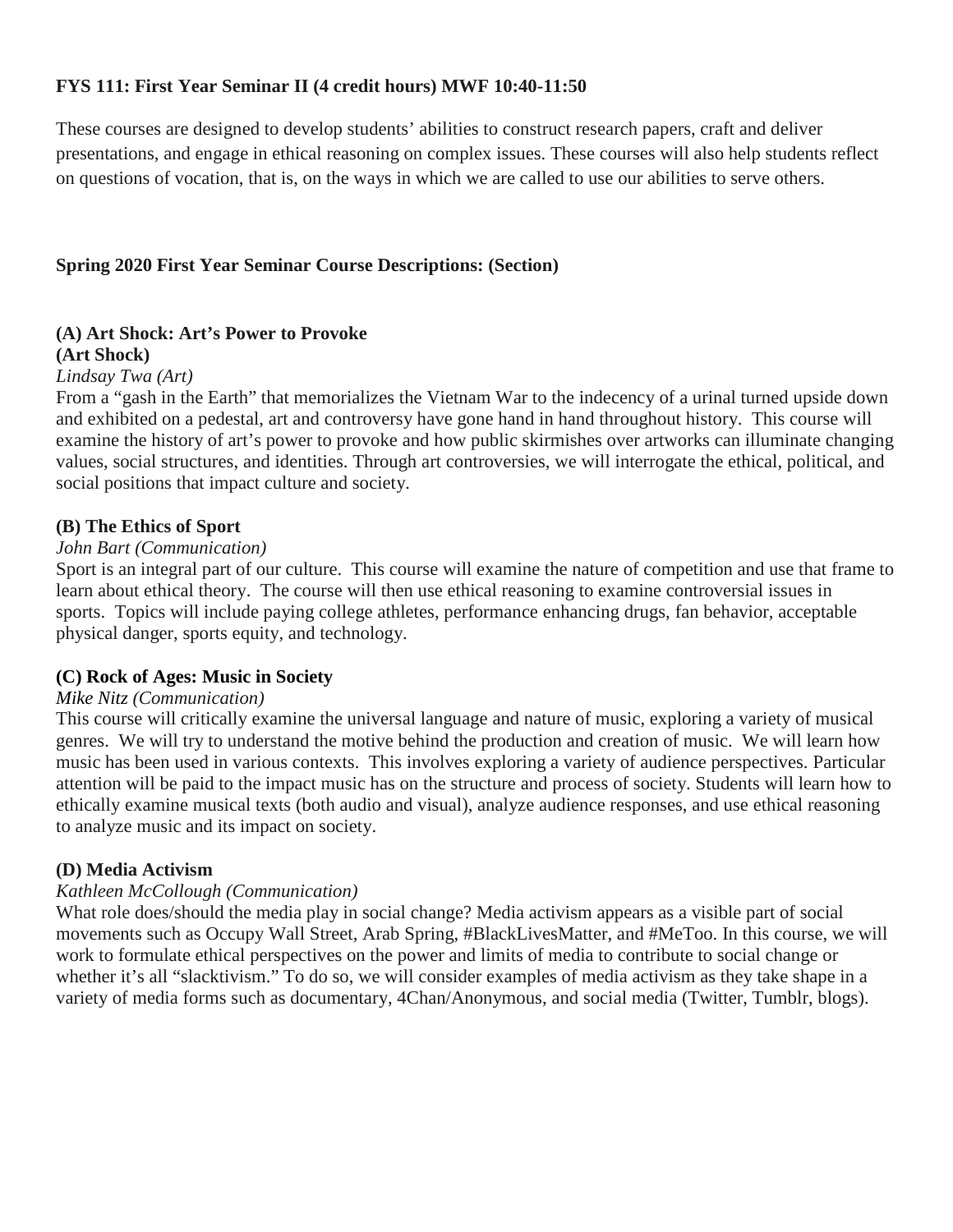# **(E) Crimes, Cops, and Culprits**

### *Cheryl Jackson-Nelson (English)*

In this course, students will read accounts and experience videos of different types of real-life crimes and discuss pertinent elements of each crime and the behavior of the perpetrators, identifying similarities and differences in personalities, upbringing, motives operandi, and victim selection. This in-depth exploration of the criminal process will challenge students to critically analyze the ethical implications concerning the crimes, the criminals, the victims, and those involved in the apprehension of suspects and the conviction of perpetrators, as well as possible means to reduce the number of crimes and the recidivism rate among offenders.

# **(F) WTF, English?**

#### *Danny Gerling (English)*

Why the fuss? Is texting indeed eroding language? Is "y'all" improper? Is politically correct language obscuring the truth? What does the MPAA mean when they tell us a movie contains "some language"? Is academic English necessary to communicate certain ideas, or is it merely for prestige? This course considers consequential debates in the way we use language today and asks you to determine where it should go from here. We'll research similar debates in the history of English and look at comparative disputes in other languages to the end of gaining a richer understanding of English and its future. Our readings and discussions will intersect with class, race, gender, and sexuality as we analyze contemporary ethical dilemmas centered around language.

#### **(G) All the World, Staged: Plays on Truth (All the World, Staged)**

# *Debbie Hanson (English)*

"All the World, Staged: Plays on Truth" examines plays inspired by actual people and events and addresses the obligations of both the playwrights and their audiences with regard to such material. In addition to discussing the ethical issues raised by these plays, students will also be asked to consider how much poetic license authors can take when basing their work on factual materials and how much responsibility they bear in terms of evaluating the truths of such situations when they are presented in a fictionalized form.

### **(H) Loving Big Brother: The Ethics of Surveillance**

### **(Loving Big Brother)**

### *Darcie Rives-East (English)*

We live in a surveillance culture, one in which we are monitored by the government and corporations in the name of national security and economic growth. Further, we also watch one another through social media platforms like Twitter and Instagram. This course will use literature and film, such as George Orwell's *1984*, Margaret Atwood's *The Handmaid's Tale*, and David Fincher's *The Social Network,* to examine how popular culture represents the benefits and drawbacks of surveillance, while also considering the origins of American panopticism. We will ask: do we oppose surveillance or, like Winston Smith, do we ultimately love Big Brother?

# **(I) The Good, the Bad, and the Ugly: A Literary Exploration of Character**

# **(The Good, the Bad, and the Ugly)**

# *Beth Boyens (English)*

Literature is filled with conflicts of good versus evil. Determining a character's character is often easy: the good wear white and do right; the bad wear black and do wrong. What, though, is our response when those lines blur, when characters and real-life people are simultaneously good and bad—or neither? And what does the way we label another's character say about our own? This course will explore literary depictions of good, bad, ugly, and beautiful to wrestle with questions of how and why we draw such lines and whether they are helpful or hurtful—whether the labels themselves are good, bad, or ugly.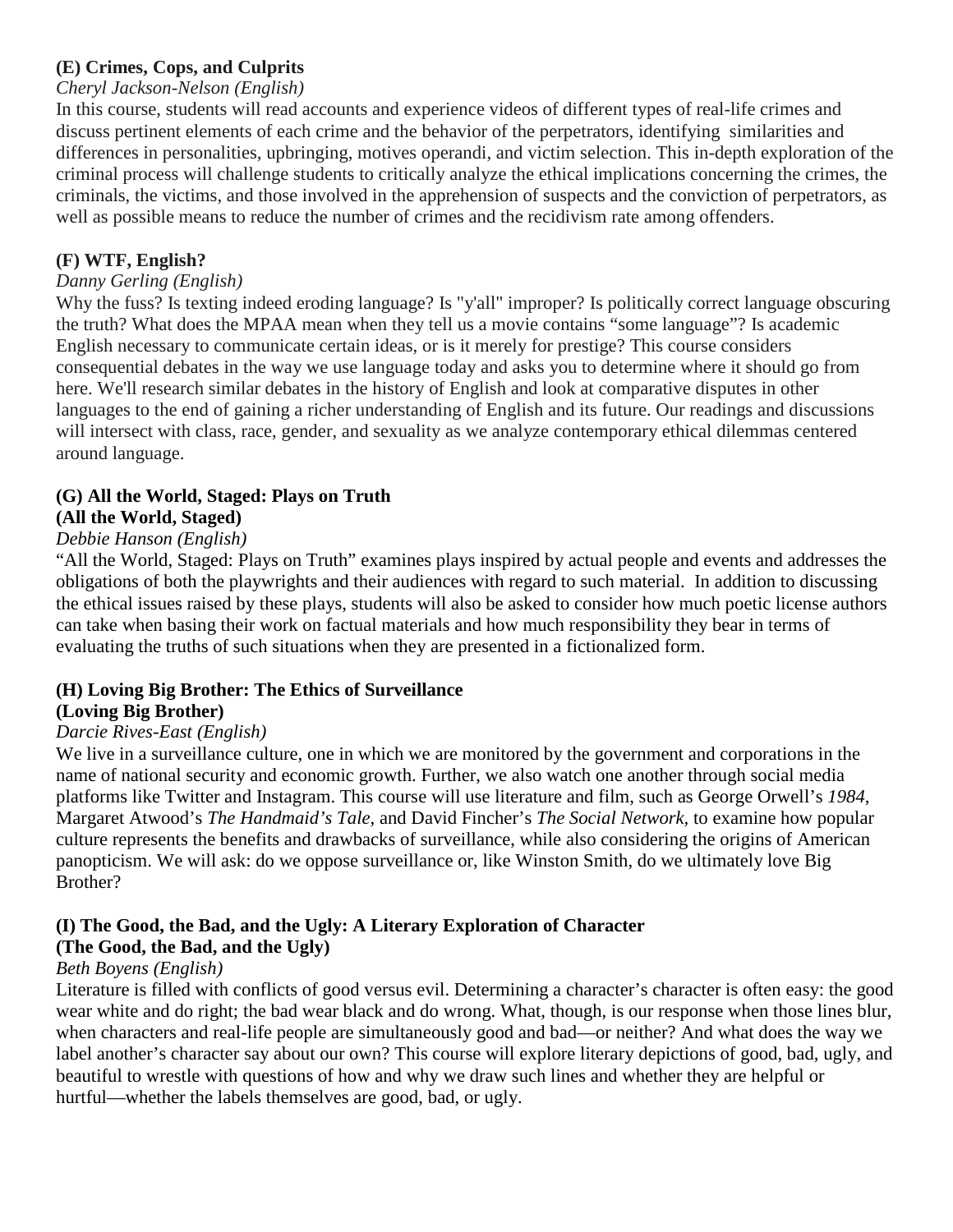# **(J) Music & Times of The Beatles**

# *Peter Folliard (Music)*

Many revere The Beatles as the greatest band of all time, while others would say this is overrated...what would you say? This course will explore the rise of John, Paul, George, and Ringo and track their musical and cultural influences. We will look in-depth at the evolution of their music from The Quarry Men to Abbey Road, from American pop covers to creating new genres of rock that continue to influence us all 50 years later. We'll examine how The Beatles engaged with the radical social changes of the 1960s including social class, gender, and race.

# **(K) HA! Laughter Humor Comedy 2.0**

# *Richard Bowman (Religion)*

Jokes, sketch comedy, stand-up comedy, late night comics, sit-coms, rom-coms. Comedy is an integral part of human life. Comedy can amuse and entertain but still offend. Laughter can wound as well as heal, condemn as well as commend. Humor can instruct, critique, and transform society. View, read, and think about stand-up comedy and comedians. Ha! FYS doesn't get any better than this!!

# **(L) Global Poverty**

# *Stephen Minister (Religion)*

We often hear that more than one billion people live on less than a dollar a day. But what does this really mean and do we have a responsibility to do anything about it? This course will explore the realities and causes of poverty in a global context in order to ask what can and should be done in response to global poverty and who should do it. We will continue to develop our abilities in both written and oral communication as strategies for thinking through this question in a critical, cooperative, and creative manner.

#### **(M) Can I Be Moral? Exploring Virtue Ethics (Can I be Moral?)**

# *Julie Swanstrom (Religion)*

This course explores virtue ethics, an ethical theory that focuses moral judgment on the person rather than on their actions. After encountering classical virtue ethics, students will explore difficulties associated with it, including questioning whether it can incorporate religious belief, can apply in modern contexts, can apply to all humans, and can apply to non-human animals. Students will be able to explain, assess, and apply virtue ethics to various situations; assignments and projects will allow students to critique and respond to virtue ethics and its critics. Issues of gender, race, class, and economics are frequent topics of discussion in this class.

# **(N) The Grand Endeavor of Making and Taking Drugs**

# **(Grand Endeavor of Drug Making)**

### *Mark Larson (Biology)*

It has been said that the creation and manufacturing of prescription medication is second only to warfare in terms of its total scale of human effort. The number of pieces that work together to fill our medicine cabinets is immense. However, there is a considerable range of considerations that go into drug making – scientific, economic, philosophical, and ethical – that allow the process of drug making to reflect who we are and what we believe as human beings. This class will examine the grand endeavor of drug making and the decisions that go into what gets made and consumed.

# **(O) Space Out in FYS**

# *Andrew Klose (Chemistry)*

Space travel and exploration have fascinated humans for millennia and have been the source of many important technical innovations during the last 50 years. In this course, we will investigate space exploration from the space race of the 1950s and 60s through SpaceX today. Additionally, we will study current trends and future innovations in space travel and tourism. Our discussions will focus on the rapid technical developments, ethical concerns, and economic implications of space exploration.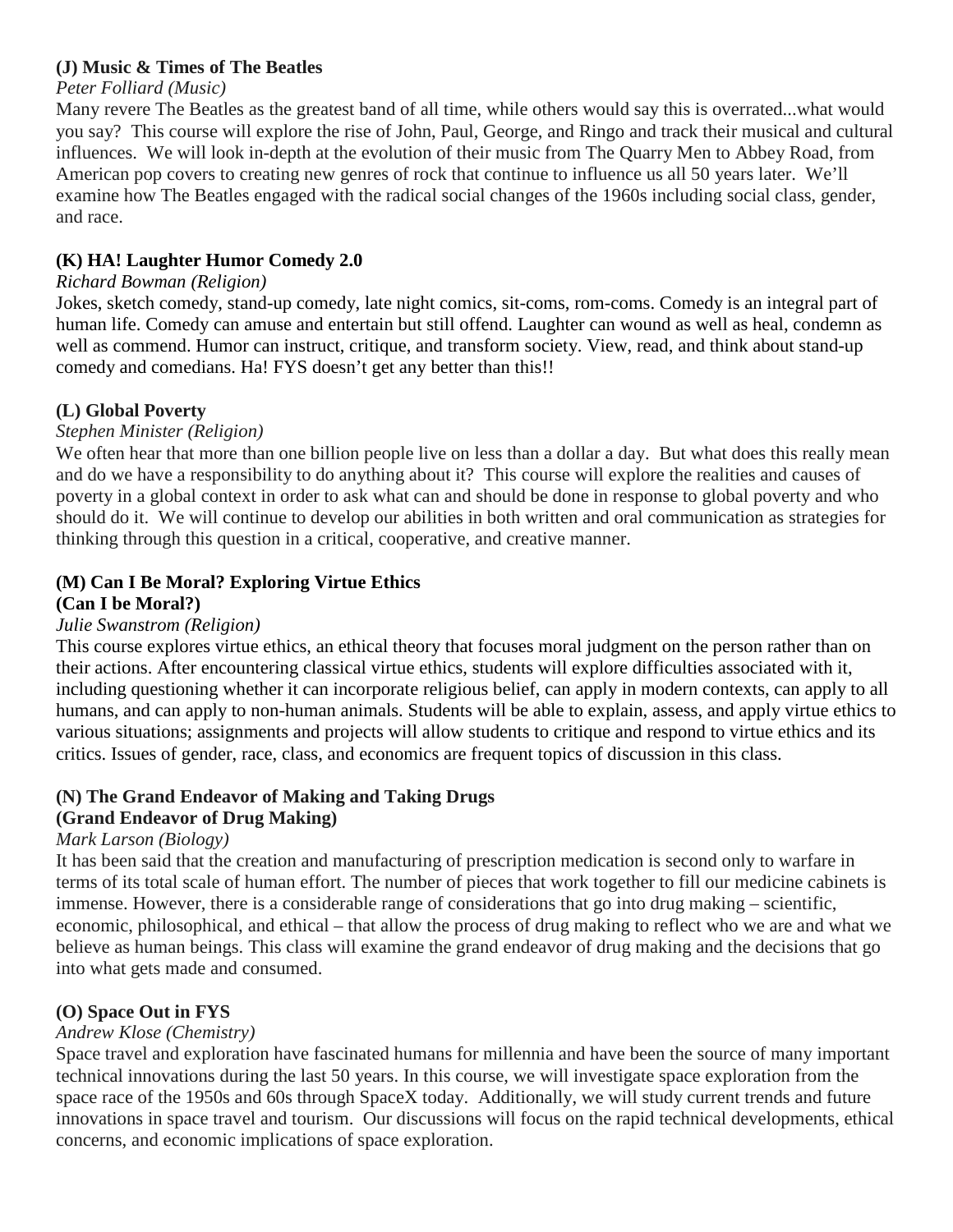# **(P) Bad Blood: From Taylor Swift to Elizabeth Holmes (Bad Blood)**

#### *Jason Harris (Business Administration)*

Over the last several years, the world has been shocked by various scandals - such as those of Theranos, Wells Fargo, Bernie Madoff and Harvey Weinstein. These scandals raise questions regarding society's values. In this course, we will explore the ethical and legal aspects of several business scandals. Students will learn to analyze the causes of scandals and examine proposed solutions to avoid future scandals. And yes, we look at the various scandals involving Taylor Swift.

# **(Q) The Power of Different: Beyond Diagnosis, Classification, and Labels**

# **(Power of Different: Beyond Labels)**

# *Matthew Johnson (Education)*

As a society, what are we supposed to do with the evidence that suggests the characteristics that can cause our lives to be difficult (inability to relate to others, learning problems, cognitive challenges, for example) often come with unique skills and aptitudes (creativity, artistic ability, remembering numbers, to name a few)? For example, some suggest that Albert Einstein could not have made his historic scientific breakthroughs were it not for his daydreamy, distractible mind. What if we focused on the potential of an individual rather than diagnoses or labels like intellectual disability, autism, ADHD, learning disability, etc. This course will explore that possibility.

#### **(R) Political Trials: Rhetoric, Ethics, and the Law (Political Trials)**

### *Joel Johnson (Government)*

Political trials—such as those of Socrates, Leopold and Loeb, and the Nuremberg war criminals—engage fundamental questions regarding society's values. In this course, we will explore the legal, ethical, and rhetorical dimensions of a number of famous political trials. We will focus not only on matters of guilt or innocence, but also on the bigger issues the trials bring to light, including the proper relationship between the individual and society, the role of religion in public life, inequality and discrimination, treason and patriotism, and the moral status of wartime acts.

### **(S) Aloha 'Oe**

### *Mike Mullin (History)*

Is it ever okay for the citizens of one country to forcibly seize another? What if that seizure produces a better standard of living, not right away, but over the course of a century? These are the types of questions the overthrow of the Hawaiian Monarchy produced in 1893. The revolutionaries wanted the United States to annex the islands, but was such an annexation moral and legal? Using Hawaii as its focus, this course examines how America came to claim Hawaii as its own, even when most Hawaiians wished to remain under the control of the Hawaiian monarchy.

# **(T) 1619: Slavery, History, Memory**

### *Matthew Pehl (History)*

2019 marked the 400th anniversary of the arrival of the first African slaves to American colonies. To mark the event, the *New York Times* produced a remarkable series of features reflecting on slavery's legacy. The *Times*'s series, in turn, drew heated critiques from people who disagreed with the paper's emphasis on slavery. Using the NYT's "1619" project as a launchpad, this course will examine the contentious legacy of slavery in American history, memory, culture, and politics.